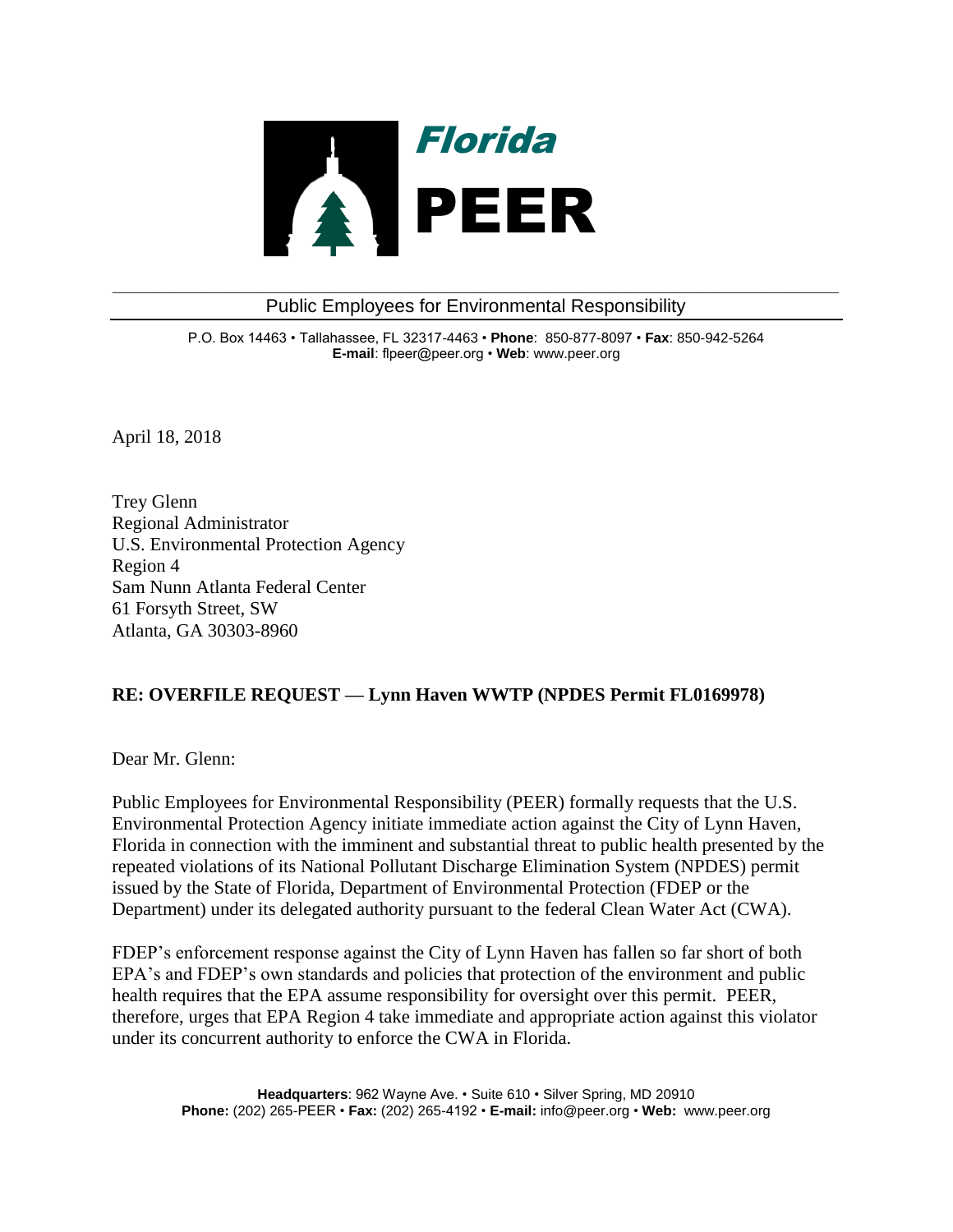Trey Glenn Regional Administrator Page 2 April 18, 2018

Specifically, PEER requests that EPA, pursuant to EPA's response authority under the Clean Water Act (CWA), 33 U.S.C. § 1251, et seq., immediately assert primary jurisdiction over the NPDES Permit and, with full public participation, take action to comprehensively assess and mitigate the imminent and substantial threat to public health and environmental harm caused by the Facility's numerous permit violations.

The permit in question is subject to the regulatory authority of the Florida Department of Environmental Protection (FDEP) under § 403.0885, et seq., Fla. Stat. The City of Lynn Haven (the City, or the Permittee) operates a wastewater discharge facility (Facility) under NPDES Permit Number FL0169978 (Permit). The Permit was issued on September 24, 2013, and it expires on September 23, 2018. The Facility is a major discharger and is authorized to discharge 2.5 MGD of effluent into St. Andrews Bay, a Class III marine waterbody. Class III waterbodies are those that allow for fish consumption, recreation, propagation and maintenance of a healthy, well-balanced population of fish and wildlife. See, § [62-302.400\(1\), F.A.C.](https://www.flrules.org/gateway/ChapterHome.asp?Chapter=62-302) The permit also allows land application of 1.0 MGD.

From the  $2<sup>nd</sup>$  quarter of 2001 through the  $3<sup>rd</sup>$  quarter of 2015, the Facility was listed on Quarterly Noncompliance reports (QNCRs) for 37 of 65 quarters. 13 of those quarters were due to effluent violations. Since 2012, the facility has been listed on the QNCRs 7 times and on 5 of those occasions the FDEP has listed the case as being resolved. 3 of the listings since 2012 have been for effluent violations and 4 have been for reporting. The facility was listed as SNC for the  $4<sup>th</sup>$ quarter of 2013 (for Total Nitrogen exceedances).

## **A. The City of Lynn Haven's History of Noncompliance**

Looking at the Facility's recent performance under the current Permit, we found that there have been 14 sanitary sewer overflow (SSO) incident reports in 2016 and 2 in 2017. Each of the SSOs constitutes a violation of Rule  $62-600.740(2)(a)$ , F.A.C., as well as § 403.161(1)(a), Fla. Stat. Each one also violates Permit General Condition X. 7., which requires the permittee to maintain the facility and appurtenances in proper working order.

Curiously, almost all of the incident reports state that the spill was exactly 1,000 gallons – largely, we suspect, because 1,000 gallons is the trigger point for a requirement that the facility notify the State Warning Point (SWP) that the discharge has occurred. Some incident reports indicate that the City didn't even know if any waterways were affected, showing a lack of due diligence, at best, if not cover-ups of significant pollution events that threatened public health and safety. There may well have been other SSO spills between 2012 and 2016.

In other aspects of the noncompliance history of the Lynn Haven Facility, a Compliance Enforcement Inspection (CEI) by FDEP conducted on September 14, 2015, found the facility to be in compliance despite 3 violations, three of which were for enterococci and one for copper. These dated back to 2014.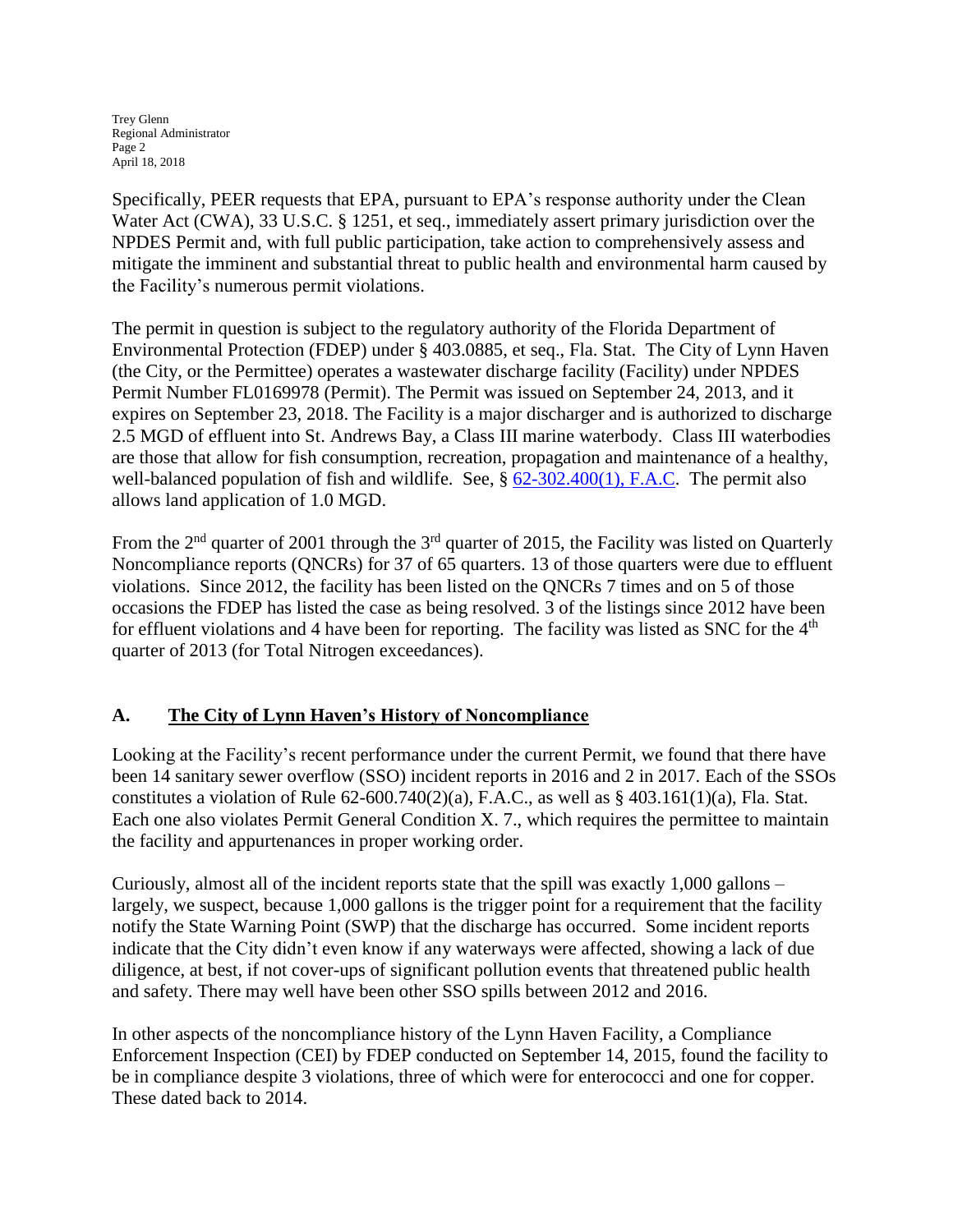Trey Glenn Regional Administrator Page 3 April 18, 2018

A CEI was next conducted on July 28, 2017, at which time the facility was found to be in noncompliance. Deficiency findings included:

- 1. The FDEP found that meters used to identify values of parameters such as chlorine, pH, turbidity, dissolved oxygen and specific conductance were not properly calibrated. The cause of the instability was unknown. This is a violation of General Condition IX. 7, which states that "The permittee shall at all times properly operate and maintain the facility and systems of treatment and control, and related appurtenances, that are installed and used by the permittee to achieve compliance with the conditions of this permit. The basis for the rating was poor effluent quality and groundwater violations, which will be discussed below. . ." Nevertheless, the CEI listed the facility's performance under this section (Laboratory) as being in compliance.
- 2. The Facility had not submitted its 2016 pathogen monitoring report, a violation of Permit Condition I.A.1. Therefore, it was deemed "minor out of compliance" for reporting.
- 3. "The reject pond lining had a slight tear well above the water line and only in the upper layer of the lining." A violation of Permit Condition VIII.1.
- 4. Effluent quality was found to be out-of-compliance. This is based upon DMRs submitted by the Permittee. In April 2017, there were 5 separate violations of ultraviolet light dosage. In June 2017 there were 2 separate fecal coliform violations. These are violations of Permit Condition I.A.1.
- 5. There were groundwater exceedances that also violated the Permit. Those were in March 2016 (total dissolved solids), June 2016 (fecal coliform), September 2016 (fecal coliform) and March 2017 (fecal coliform). Each of these was a violation of Permit Condition III.7.

The findings in #s 3, 4 and 5, above, were what resulted in the Facility being rated as being out of compliance. The CEI did not include an evaluation of SSOs. No other CEIs have been conducted during that relevant time period.

The only formal enforcement within the past 10 years against the Permittee was on June 20, 2007. This was an executed consent order that was necessitated because of numerous exceedances of total phosphorus (4) and total recoverable copper (2) parameters. The Facility was fined \$42,850.00 under the terms of this order. It was also ordered to submit a study addressing the means for stemming the copper exceedances.

The June 20, 2007, enforcement process stands in stark contrast to the manner in which the FDEP handled the subsequent violations in 2017. On September 8, 2017, the Department sent a copy of the above-discussed July 28, 2017, CEI to the Permittee. The CEI was accompanied by a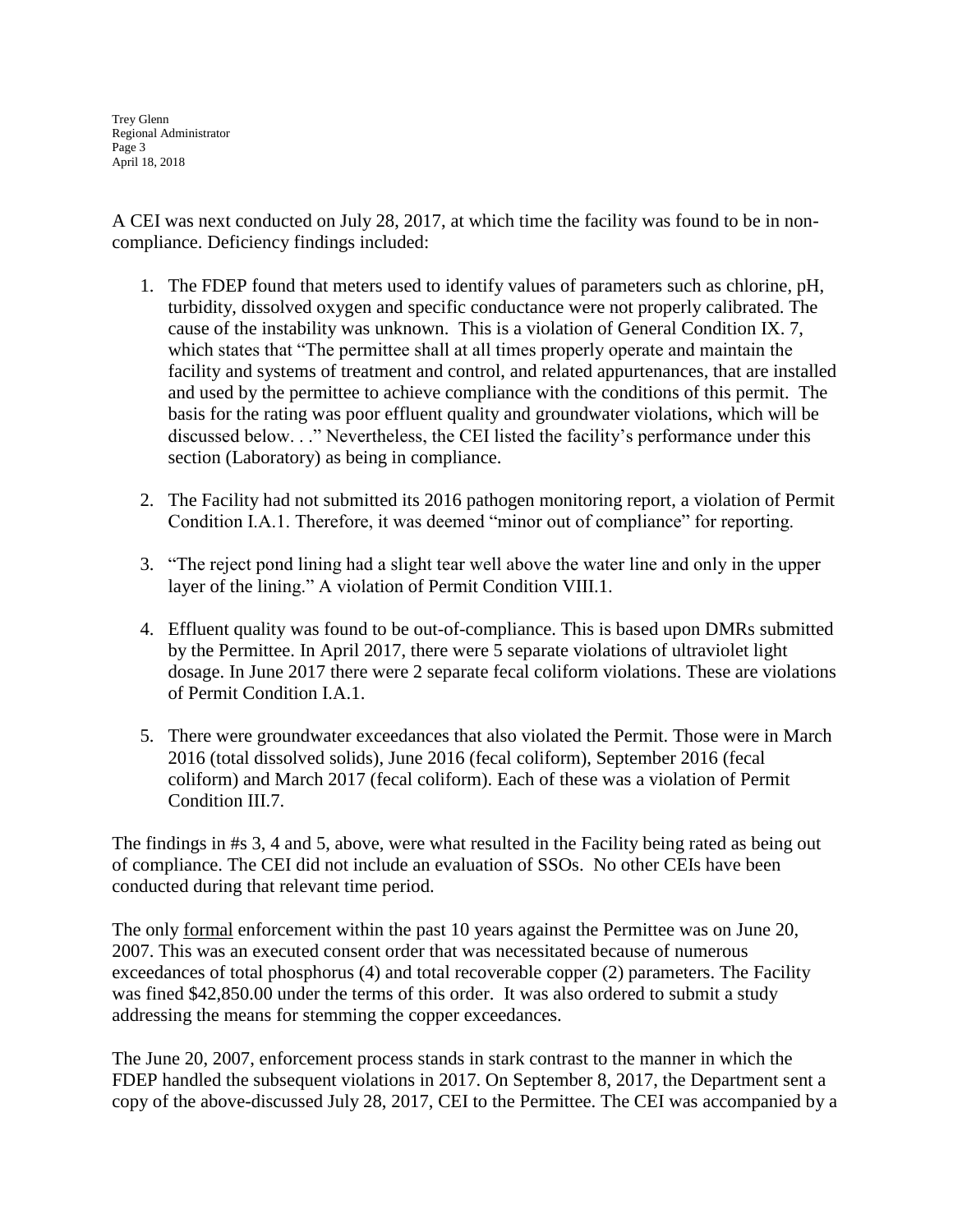Trey Glenn Regional Administrator Page 4 April 18, 2018

Compliance Assistance Offer (CAO) in which FDEP asked the City to address the violations identified in the CEI. No civil penalties were assessed and no formal enforcement was taken.

Other consent orders have been executed by the Department prior to 2007. They were issued in 1991, 1999 and 2002.

## **B. Health and Environmental Risks**

The documents amassed in this case pointedly demonstrate a lack of reasonable assurance that this facility has been operated in the past in a manner that considers the public health, safety and welfare as its top priority. There have been repeated situations in which either treated or untreated wastewater have been improperly discharged to surface waters. Yet in each and every case the FDEP chose to treat the matter as of little or no consequence. The numerous SSOs that have occurred at the Facility would suggest an aging Facility that is badly in need of repair, lest failures occur that jeopardize the public's health and the environment.

## **C. EPA Overfiling Is Necessary to Protect Public Health and the Environment**

The FDEP has failed to take adequate enforcement when it identified violations at the Facility. Each and every time no enforcement was taken because of a clear attitude that the Permittee was doing the best that it could at the time and was therefore supposedly trying to abide by the Permit. It is the direct result of administration efforts to curry favor with the industry that it regulates. The result is that years pass with a consistent pattern of excused misconduct.

A comparison of the QNCR history of the facility with the FDEP records also shows obvious discrepancies. The QNCRs from the  $2<sup>nd</sup>$  quarter of 2013, through the  $1<sup>st</sup>$  quarter of 2014 indicate that the facility was identified as having effluent excursions, for which enforcement was taken. Yet, the records do not reflect FDEP actually taking enforcement. Other excursions were identified in the CEI that was conducted in 2015, but not even a CAO was sent, apparently because the Facility was rated as being in compliance (a questionable rating given the effluent excursions). Had a CAO been sent with the 2015 CEI, it would have been harder for the Department to avoid formal enforcement in 2017, when the Facility was again found to be out of compliance.

This is nothing short of a governmental agency being complicit with a regulated entity's noncompliance. Even when the agency does see fit to properly evaluate a facility and issue a deserved rating of noncompliance, it quickly side-steps enforcement by issuing a letter that lets the facility off the hook if it supposedly promises to operate in compliance down the road. In other words, in cases such as these, the facility is allowed to avoid formal enforcement, because the Department is essentially looking the other way.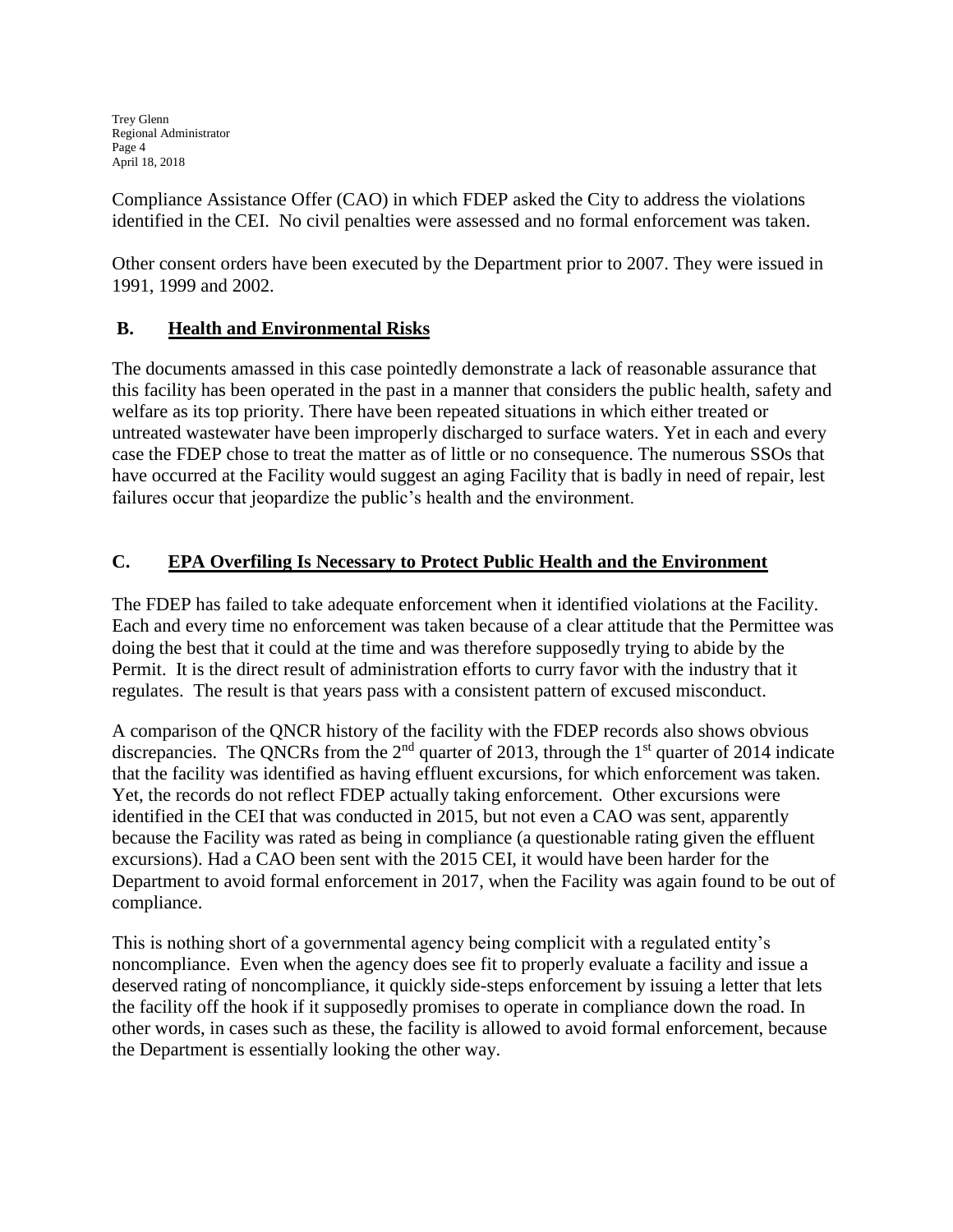Trey Glenn Regional Administrator Page 5 April 18, 2018

The FDEP's approach to situations such as this is not without consequence. By failing to accurately assign ratings after conducting inspections and creating an appearance of compliance, the result is that if subsequent violations occur (as has been the case here) any formal enforcement will be viewed as the first time that the Facility has failed to abide by its permit. Consequently, if civil penalties are sought there will likely be no upward adjustment of the penalty amount because of a history of noncompliance. Basically, the FDEP is distorting reality.

Further, when it comes time to renew the permit, the Fact Sheet that the Department issues with the Notice of Intent to renew the permit will state that the facility does not have a history of formal enforcement. And even when the Department (as happened with this permit) itemizes some of the effluent violations that occurred over the course of the prior permit, the average citizen would mistakenly conclude that the violations were of no consequence, because formal enforcement was not taken.

We will never know whether or not this type of behavior avoided permit challenges in this case, but the point is that the public should be entitled to know that the FDEP has effectively gone out of its way to avoid taking any enforcement against this Facility, to the point of drafting inspection reports so that they lead the reader to falsely conclude that the Facility is being operated in compliance with its permit. Clearly, in this case the FDEP cannot be viewed as meeting its delegated mandate to provide a credible deterrent against violations of federal environmental laws.

The CWA, 33 U.S.C. § 1319(a)(3), bestows upon EPA the concurrent authority to overfile, or bring enforcement actions against violators when authorized state programs have failed to enforce these statutes properly. EPA regulations under this statute allow EPA to withdraw state program authorization altogether when a state's enforcement program fails to act on violations and to seek adequate enforcement penalties. 40 C.F.R. 271.22; 40 C.F.R. 123.63(3). Finally, and most importantly, EPA has repeatedly made strong public policy pronouncements regarding the agency's interest in consistency in enforcement, declaring that EPA will intervene in state enforcement cases when necessary to prevent a race to the bottom. More recently, Administrator Pruitt, in an October 18, 2017, [interview](http://time.com/4998279/company-man-in-washington/) with *Time* stated: "I don't spend any time with polluters. I prosecute polluters." We maintain that the EPA, in keeping with Administrator Pruitt's assertions to *Time,* should take the lead in this case and prosecute polluters such as the Permittee in this case.

In addition, EPA has long had a policy of requiring that economic benefits from environmental violations be recovered. In testimony before the U.S. Senate, EPA Assistant Administrator for Enforcement Steve Herman forcefully defended EPA's overfiling policy, stating that EPA can and will take action against violators especially when delegated state agencies have failed to recover the economic benefit the violator has gained from its noncompliance or when serious harm to public health or the environment is at stake. (Testimony before Senate Environment and Public Works Committee, June 10, 1997). Such is the case now before you.